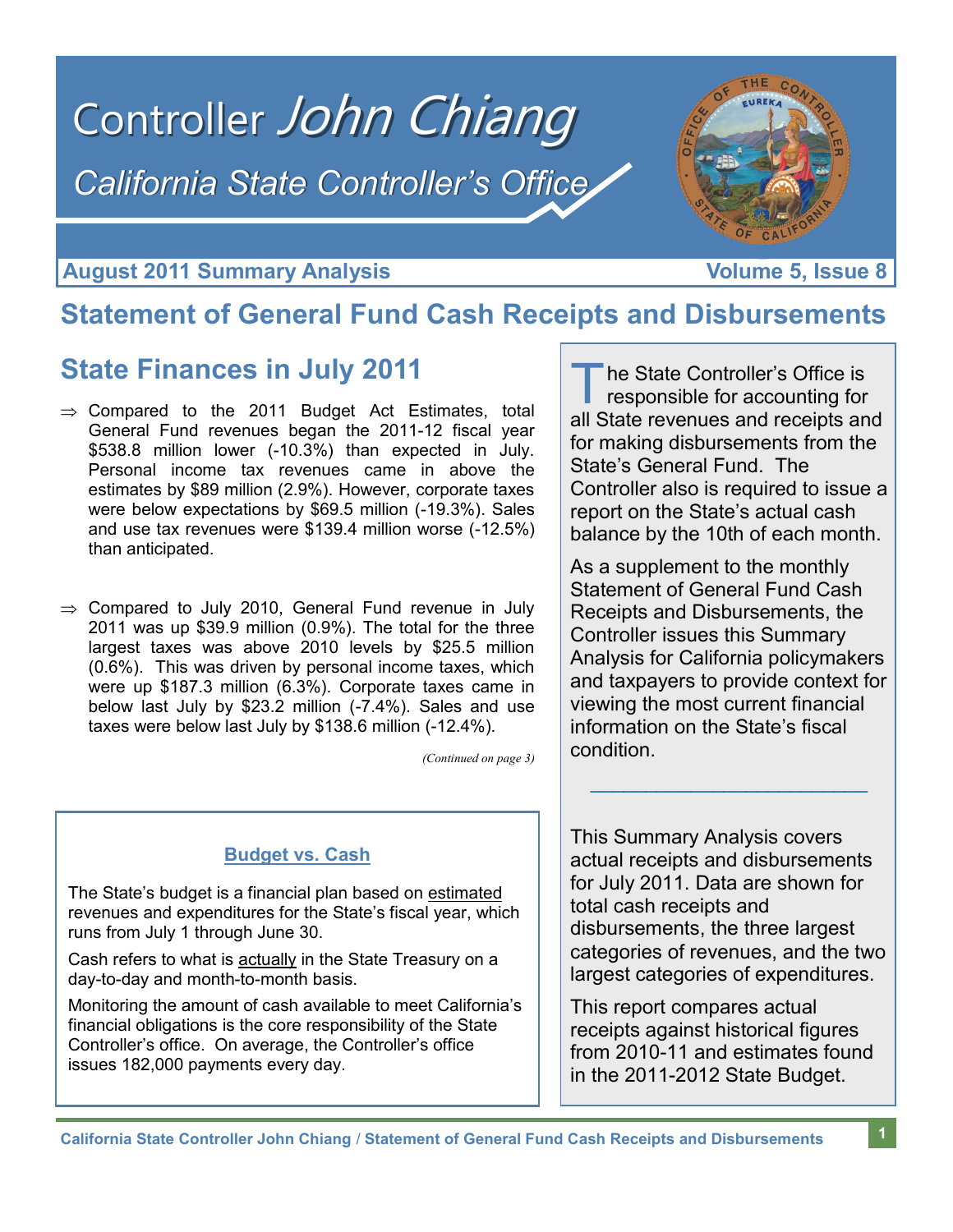# **What the Numbers Tell Us**

The debt-ceiling debate ran late, and<br>created a great deal of uncertainty he debt-ceiling debate ran late, and for state and local governments, the bond markets, banks and businesses, and the economy. Although it was clear that a deal would ultimately be reached, it wasn't clear what that deal was going to look like until just before it became law.



We've seen the effects of this uncertainty in the equity markets, which have suffered several days of losses. We've also seen lackluster growth in the employment figures, and California is definitely seeing it in its revenue number. Although revenues were up relative to last July, losses in corporate taxes and sales taxes nearly offset the increase personal income tax revenue. Consumer spending has slowed, but the question is whether that is slowing is due to supply chain issues in Japan and the Midwest associated with natural disasters — thereby impacting car sales — or due to a genuine slowdown in the economy.

Recently revised figures from the Bureau of Economic Analysis show that the recession was deeper than originally reported. It also reported stronger growth than first reported for 2010, but had growth revised downward substantially in 2011 — much of it in the consumer accounts.

This is cause for concern, but not panic. This recovery was always going to be a slow and tumultuous process. And while employment and economic growth are not as strong as we would hope for after such a deep downturn, leading indicators do not appear to show underlying demand falling off. Weekly employment hours have remained elevated, and initial claims are down after rising for several weeks. Indeed, the Labor Department just reported that 117,000 jobs were gained in July nationwide. Personal income tax in the state also continued to grow despite the recent turbulence.

The economy slowed in the first half of 2011, and General Fund revenue underperformed relative to the estimates. But, with the supply chain for durable goods opening back up, consumer spending should pick up in the second half of the year. With the labor markets slowly improving, personal income should also gradually get better.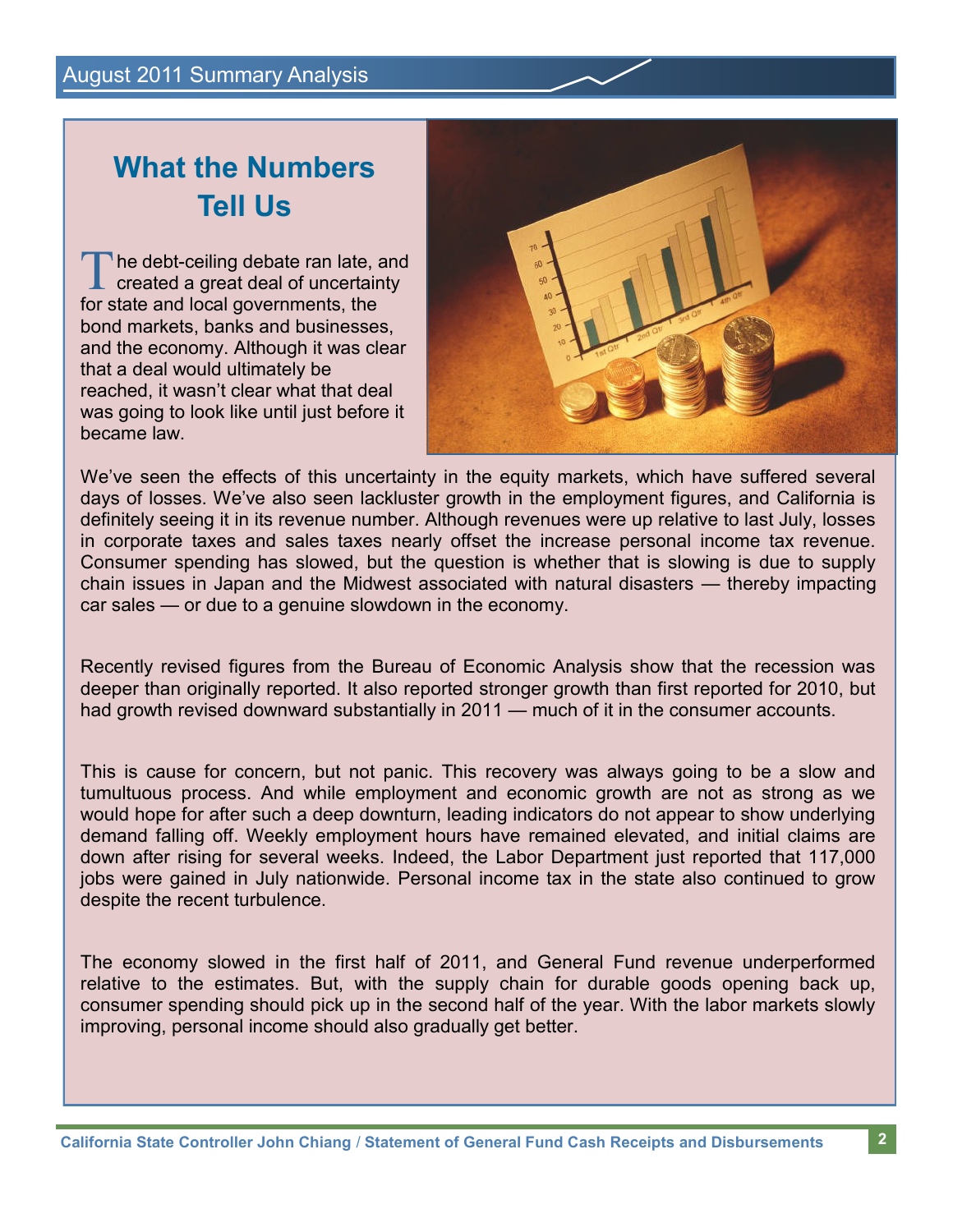*(Continued from page 1)*

## **Summary of Net Cash Position as of July 31, 2011**

- $\Rightarrow$  Through July, the State had total receipts of \$5.5 billion (Table 1) and disbursements of \$8.4 billion (Table 2).
- $\Rightarrow$  The State ended last fiscal year with a deficit of \$8.2 billion. The combined current year deficit stands at \$11.1 billion (Table 3). Those deficits are being covered with \$5.7 billion of internal borrowing and \$5.4 billion of external borrowing.
- $\Rightarrow$  Of the largest expenditures, \$6.7 billion went to local assistance and \$2.0 billion went to State operations (See Table 2).

*(Continued on page 4)*

### **Borrowable Resources**

State law authorizes the General Fund to borrow internally on a short-term basis from specific funds, as needed.

### **Payroll Withholding Taxes**

"Payroll Withholdings" are income taxes that employers send directly to the State on their employees' behalf. Those amounts are withheld from paychecks during every pay period throughout the calendar year.

### **Revenue Anticipation Notes**

Traditionally, the State bridges cash gaps by borrowing money in the private market through Revenue Anticipation Notes (RANs). RANs are repaid by the end of the fiscal year.

### **Non-Revenue Receipts**

Non-revenue receipts are typically transfers to the General Fund from other State funds.

### **Table 1: General Fund Receipts, July 1, 2011 - July 31, 2011 (in Millions)\***

| Revenue<br>Source                           | Actual<br>Receipts<br>to Date | 2011-12<br><b>State</b><br><b>Budget</b> | Actual<br>Over<br>(Under)<br><b>Estimate</b> |
|---------------------------------------------|-------------------------------|------------------------------------------|----------------------------------------------|
| Corporate Tax                               | \$291                         | \$361                                    | (\$70)                                       |
| Personal<br>Income Tax                      | \$3,155                       | \$3,066                                  | \$89                                         |
| Retail Sales and<br>Use Tax                 | \$978                         | \$1,117                                  | (\$139)                                      |
| Other<br>Revenues                           | \$288                         | \$707                                    | (\$419)                                      |
| <b>Total General</b><br><b>Fund Revenue</b> | \$4,712                       | \$5,251                                  | (\$539)                                      |
| Non-Revenue                                 | \$767                         | \$1,267                                  | (\$500)                                      |
| Total General<br><b>Fund Receipts</b>       | \$5,478                       | \$6,517                                  | (\$1,039)                                    |

*\*Note: Some totals on charts may not add up, due to rounding.*

### **Table 2: General Fund Disbursements, July 1, 2011 - July 31, 2011 (in Millions)**

| Recipient                     | Actual<br>Disburse-<br>ments | 2011-12<br><b>State</b><br><b>Budget</b> | Actual<br>Over<br>(Under)<br>Estimate |
|-------------------------------|------------------------------|------------------------------------------|---------------------------------------|
| Local<br>Assistance           | \$6,682                      | \$7,258                                  | (\$576)                               |
| <b>State</b><br>Operations    | \$1,988                      | \$2,348                                  | \$360)                                |
| Other                         | \$268)                       | (\$510)                                  | \$242                                 |
| Total<br><b>Disbursements</b> | \$8,402                      | \$9,096                                  | (\$694)                               |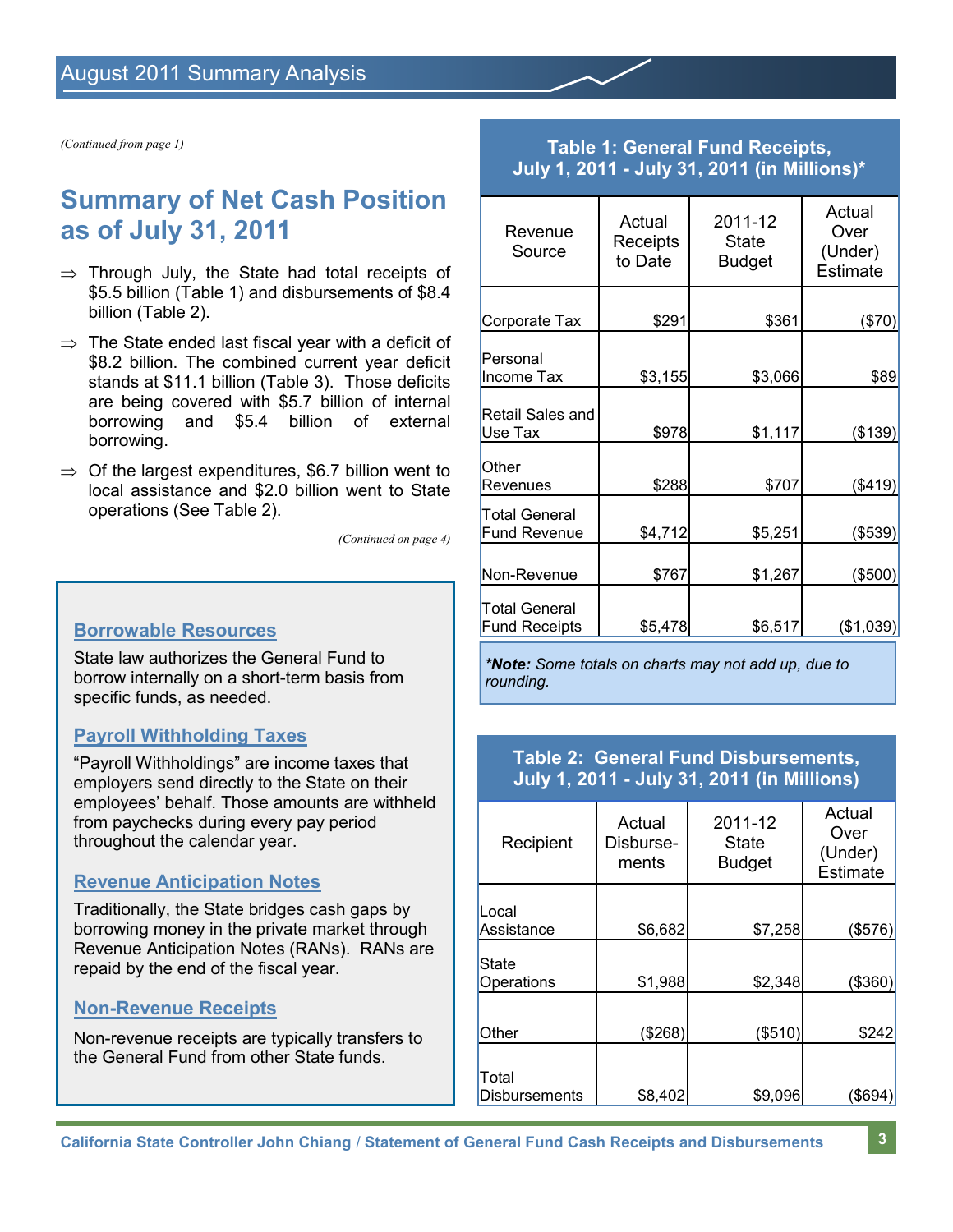### August 2011 Summary Analysis

 $\Rightarrow$  Local assistance payments were \$575.8 million lower (-7.9%) than the 2011 Budget Act Estimates and state operations were \$360.3 million below (-15.3%).

### How to Subscribe to This **Publication**



This Statement of General Fund Cash Receipts and Disbursements for July 2011 is available on the State Controller's Web site at: **www.sco.ca.gov**

### *(Continued from page 3)* **Table 3: General Fund Cash Balance As of July 31, 2011 (in Millions)**

|                                                | Actual<br>Cash<br><b>Balance</b> | 2011-12<br><b>State</b><br><b>Budget</b> | Actual<br>Over<br>(Under)<br>Estimate |
|------------------------------------------------|----------------------------------|------------------------------------------|---------------------------------------|
| Beginning Cash<br>Balance July 1, 2011         | (\$8,164)                        | (\$8,164)                                | \$0                                   |
| Receipts Over (Under)<br>Disbursements to Date | (\$2,923)                        | (\$2,579)                                | (\$344)                               |
| Cash Balance<br>July 31, 2011                  | (\$11,088)                       | (\$10,743)                               | 834'                                  |

To have the monthly financial statement and summary analysis e-mailed to you directly, sign up at: **http://www.sco.ca.gov/ard\_monthly\_cash\_email.html**

Any questions concerning this Summary Analysis may be directed to Hallye Jordan, Deputy Controller for Communications, at (916) 445-2636.

# **California State Controller John Chiang:**

**Sacramento, CA 95814 Los Angeles, CA 90017**

**Sacramento, CA 94250 Fax: (213) 833-6011**

**300 Capitol Mall, Suite 1850 777 S. Figueroa Street, Suite 4800**

**P.O. Box 942850 Telephone (213) 833-6010**

**Telephone: (916) 445-2636 Fax: (916) 445-6379 Web:** *www.sco.ca.gov*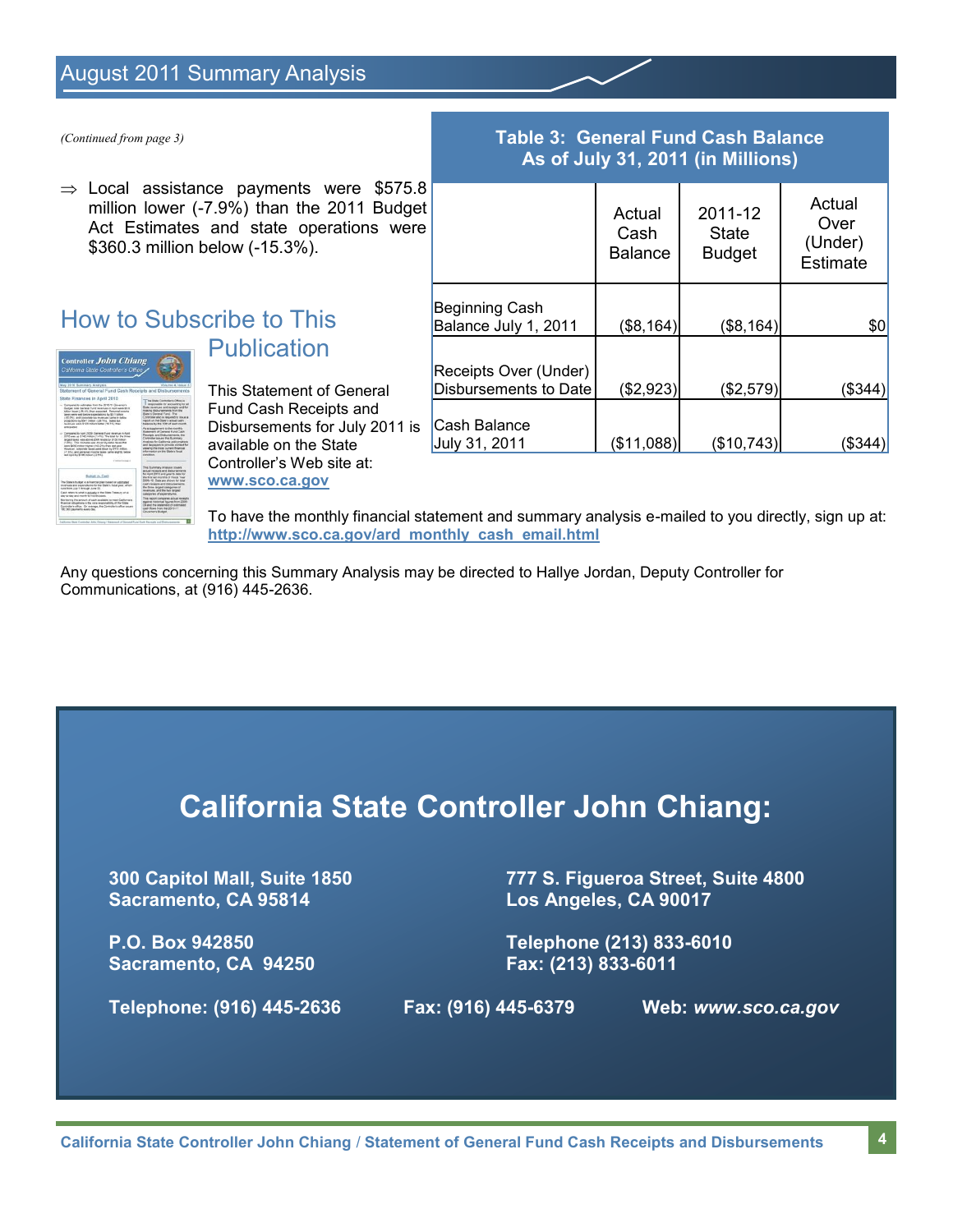August 2011 Summary Analysis

| 700,398<br><b>New Auto Registrations</b><br>Through<br>(Fiscal Year to Date)<br>February 2010<br><b>Median Home Price</b><br>\$270,000<br>In June 2010<br>(for Single Family Homes)<br><b>Single Family</b><br>43,964<br><b>Home Sales</b><br>In June 2010<br><b>Foreclosures Initiated</b><br>70,051<br>In 2nd Quarter 2010<br>(Notices of Default)<br>13,911,800<br><b>Total State Employment</b><br>(Seasonally Adjusted)<br>In May 2010<br><b>Newly Permitted</b><br><b>Residential Units</b><br>46,131 |                                     | <b>California Economic Snapshot</b> |                     |
|-------------------------------------------------------------------------------------------------------------------------------------------------------------------------------------------------------------------------------------------------------------------------------------------------------------------------------------------------------------------------------------------------------------------------------------------------------------------------------------------------------------|-------------------------------------|-------------------------------------|---------------------|
|                                                                                                                                                                                                                                                                                                                                                                                                                                                                                                             | 757,998<br>Through<br>February 2011 |                                     |                     |
|                                                                                                                                                                                                                                                                                                                                                                                                                                                                                                             | \$253,000<br>In June 2011           |                                     |                     |
|                                                                                                                                                                                                                                                                                                                                                                                                                                                                                                             | 38,975<br>In June 2011              |                                     |                     |
|                                                                                                                                                                                                                                                                                                                                                                                                                                                                                                             | 56,663<br>In 2nd Quarter 2011       |                                     |                     |
|                                                                                                                                                                                                                                                                                                                                                                                                                                                                                                             | 14,068,600<br>In June 2011          |                                     |                     |
| Annual Rate)                                                                                                                                                                                                                                                                                                                                                                                                                                                                                                | 46,068<br>In June 2011              | In June 2010                        | Seasonally Adjusted |
| Data Sources: DataQuick, California Employment Development Department, Construction<br>Industry Research Board, State Department of Finance                                                                                                                                                                                                                                                                                                                                                                 |                                     |                                     |                     |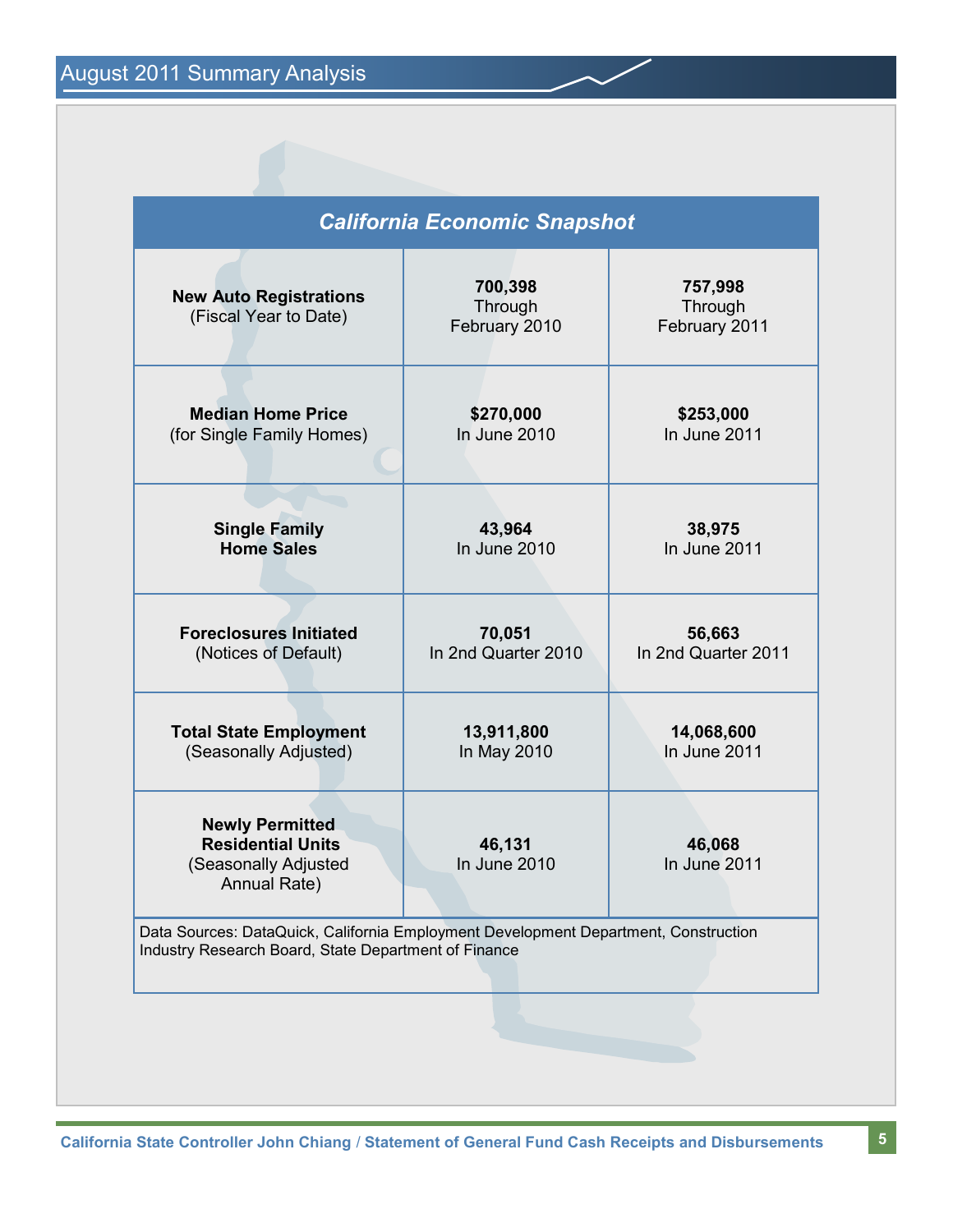# **High-Skilled Out-Migration from California: Fact or Fiction**

By Ross DeVol, I-Ling Shen and Perry Wong The Milken Institute

It is a frequently repeated theme in the media:<br>California has been losing its best and brightest to<br>other states in recent years. The brain drain of high<br>educated and specialized workers presents a troubling t is a frequently repeated theme in the media: California has been losing its best and brightest to other states in recent years. The brain drain of highly future for California's technology-led economy, or so the hypothesis goes. This fear resonates, partly due to fresh memories of the early 1990s, when the post–Cold War downsizing of the state's defense and aerospace industries caused a massive migration of talent, decimating Southern California's economy.

In the current episode, our difficulties aren't driven by cutbacks in areas of federal spending that are important to California's economy. The culprit this time is competition with other states for the skilled workers that are the prerequisite for forming high-tech clusters—and policymakers have zeroed in on high-tech industries as a means of diversifying and enhancing the quality of job creation. The Great Recession drove up California's unemployment rate to the second-highest in the nation, and the high-tech sector alone shed nearly 76,000 jobs between 2008 and 2009.

Despite this decline, 9.3 percent of the state's employment was concentrated in the high-tech sector, which offered 1.3 million jobs in total and accounted for more than 16 percent of the state's total wages in 2009. So California remains a worldwide hub of technology innovation, commercialization and entrepreneurship. Its abundance of high-skilled workers is a key factor behind California's success in creating, attracting and retaining high-tech businesses. Nevertheless, anecdotal evidence regarding California's accelerating skill outflow abounds, and the storyline has gained traction.

In order to provide a fact-based estimate of the actual scale of the problem, representative population data is needed. Using data from the American Community Survey (ACS), we have tested the assertion that California is losing a disproportionate share of its prized talent to other states. We include those workers with at least a bachelor's degree who are above the age of 25, but exclude those aged 65 and above who were out of the labor force. The ACS information provides us with a decade's worth of data ending in 2009.

Two types of migration decisions, both with significant policy implications, can be identified: 1. Whether an individual moved out of his/her birth state in the past and still resided out-of-state in a particular census year; and 2. Whether an individual relocated from one state to another within the past year of a particular census year.

#### **Profiles of out-migrants from California**

The major concern regarding outmigration for California, or any other state, is the loss of young skilled workers. In addition to the forgone payoff of human capital investments made through public education and funding, *(Continued on page 7)*

*The opinions in this article are presented in the spirit of spurring discussion and reflect those of the authors and not necessarily the Controller or his office.*